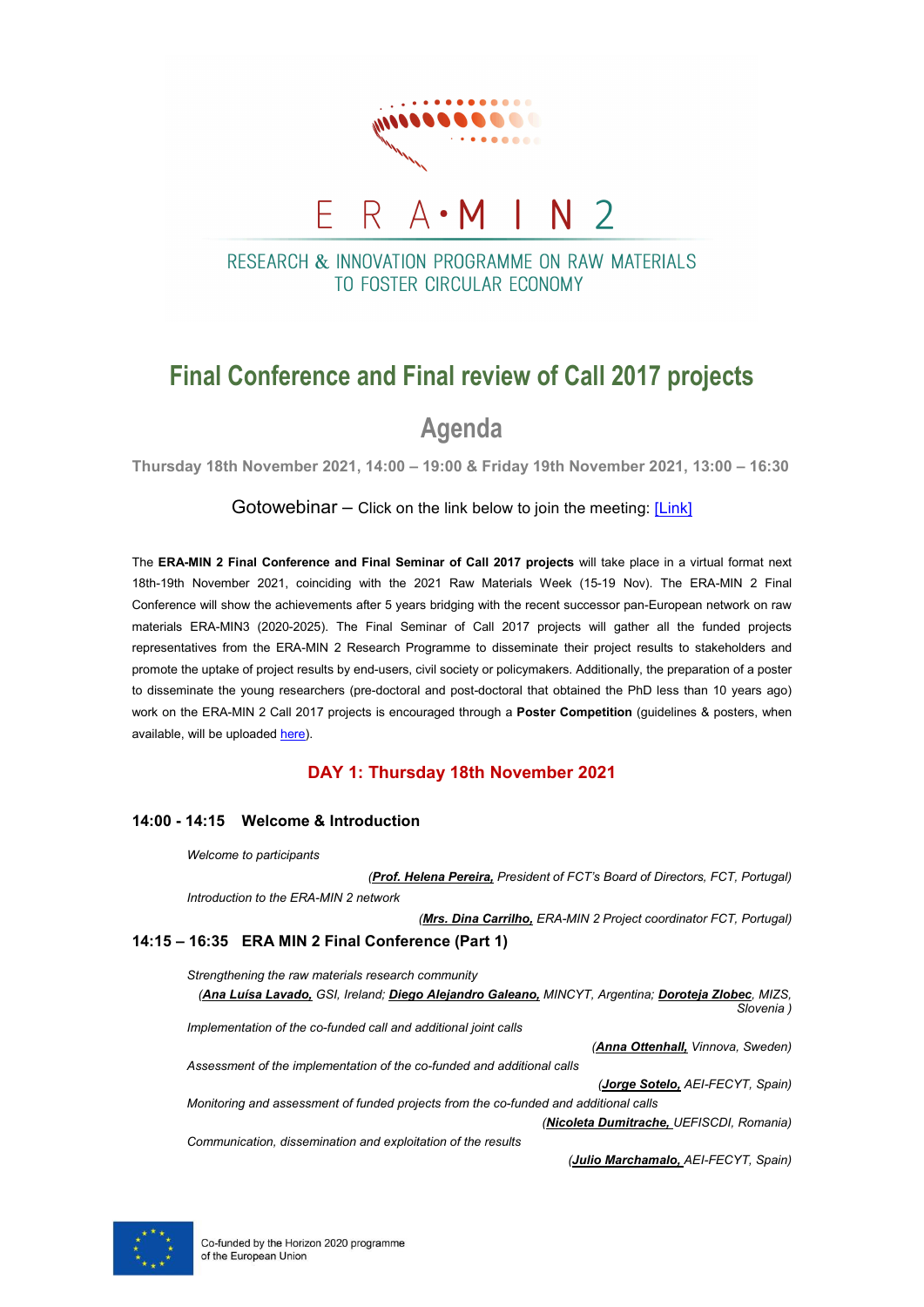

# RESEARCH & INNOVATION PROGRAMME ON RAW MATERIALS TO FOSTER CIRCUI AR FCONOMY

*Invited speaker: "EIT RawMaterials Calls and activities"* 

*(Dr. Michel Vanavermaete, Innovation Hub Director, EIT RawMaterials CLC West and CLC Central)*

**16:35 - 16:45 Q&A**

- *Break -*

### **16:55 – 17:00 Introduction to the Final Seminar of Call 2017 projects (Part 1)**

Moderator **Prof Francesca Beolchini** and co-moderator **Ms. Nicoleta Dumitrache**

### **17:00 - 18:30 Final results of funded projects from co-funded call (Part 1)**

### **Call Topic 2. - Design**

**MONAMIX** - "New concepts for efficient extraction of mixed rare earths oxides from monazite concentrates and their potential use as dopant in high temperature coatings and sintered materials"

**Dr. Radu-Robert Piticescu** – National R&D Institute for Nonferrous and Rare Metals.

#### **Call Topic 3 - Processing, Production and Remanufacturing**

**BASH-TREAT** - "Optimization of bottom ash treatment for an improved recovery of valuable fractions"

**Ms. Kerstin Kuchta** – Hamburg University of Technology

**Deasphor** - "Design of a product for SUBSTITUTION of phosphate rocks"

**Prof. Bruno Valentim** – Faculty of Sciences of University of Porto

**FLOW** - "Lightweight alkali activated composite foams based on secondary raw materials"

**Dr. Vilma Ducman** – Slovenian National Building and Civil Engineering Institute

**Li+Water** - "Membrane electrolysis for resource-efficient lithium and water recovery from brines"

**Prof. Victoria Flexer** – Universidad Nacional de Jujuy

**MaXycle** - "Circular economy, magnet recycling, NdFeB magnets, end-of-life magnets, Eco-labelling"

**Prof. Dr. Spomenka Kobe** - Jozef Stefan Institute

**MetRecycle** - "Recycling of metals using functionalized magnetic nanoparticles (FMNP)"

**Prof. Aleksandra Lobnik** - IOS, Ltd

**MINTECO** - "Integrated eco-technology for a selective recovery of base and precious metals in Cu and Pb mining by-products"

**Dr. Francoise Bodenan** – BRGM

**18:30 - 19:00 Q&A**

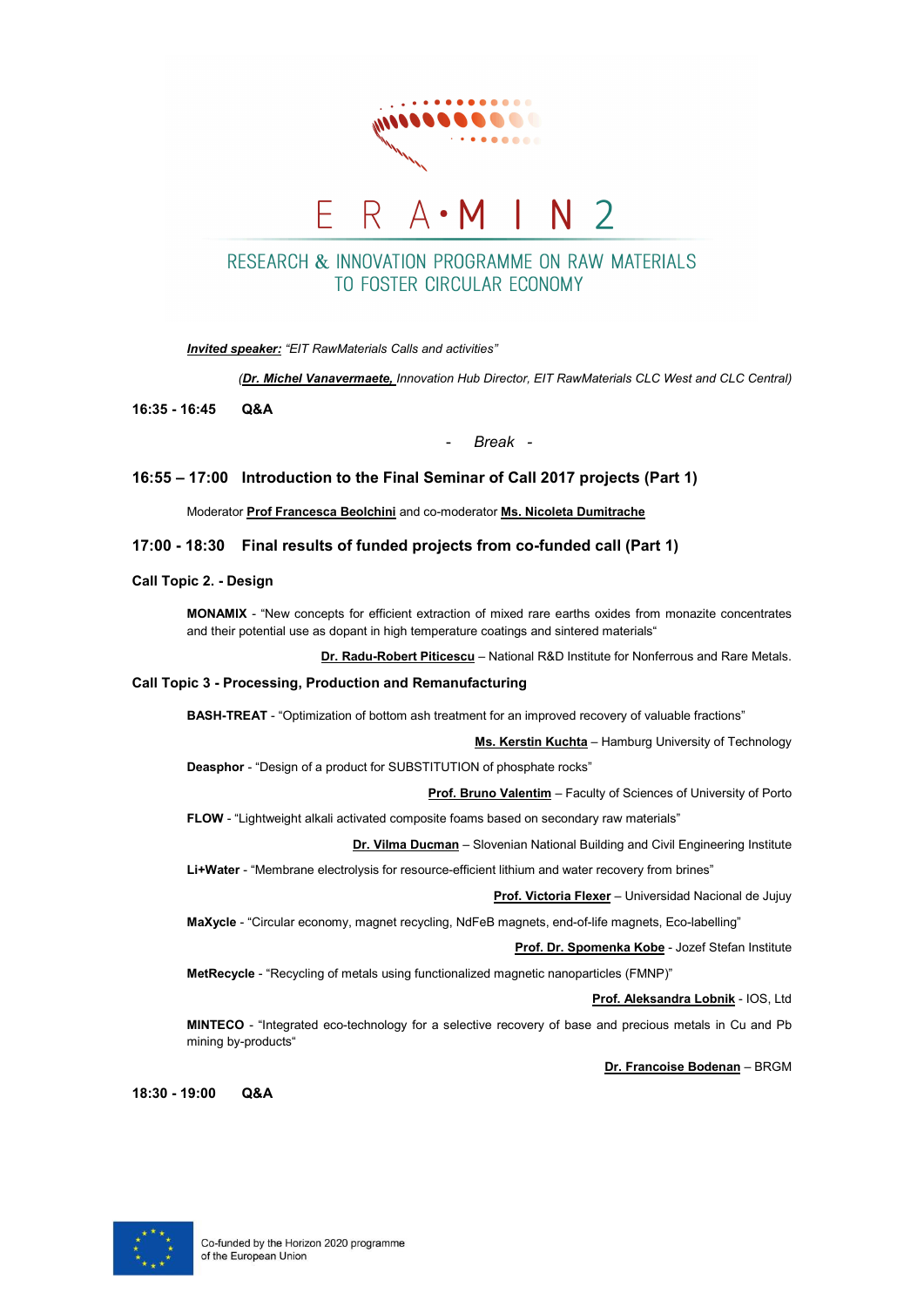

# RESEARCH & INNOVATION PROGRAMME ON RAW MATERIALS TO FOSTER CIRCUI AR FCONOMY

## **DAY 2: Friday 19th November 2021**

### **13:00 – 13:05 Introduction to the Final Seminar of Call 2017 Projects (Part 2)**

Moderator **Mr. Patrice Christmann** and co-moderator **Ms. Dina Carrilho**

### **13:05 - 14:30 Final results of funded projects from co-funded call (Part 2)**

### **Call Topic 1 - Supply of raw material from exploration and mining**

**REWO-SORT** - "Reduction of Energy and Water consumption of mining Operations by fusion of sorting technologies LIBS and ME-XRT"

**Dr. Markus Firshing** – Fraunhofer

**AMTEG -** "Advanced Magnetic full TEnsor Gradiometer instrument"

#### **Dr. Jens Kobow –** Supacron AG

**Gold\_Insight -** "Tracing Gold-Copper-Zinc with advanced microanalysis"

**Dr. Sean McClenaghan** – Trinity College Dublin

**LIGHTS -** "Lightweight Integrated Ground and Airborne Hyperspectral Topological Solution"**–**

**Mr. Jean Cauzid –** Université de Lorraine

### **Call Topic 4 - Recycling of End-of-Life products**

**BIOMIMIC** - "Innovative biotechnological methods for effective mining of secondary material"

**Dr. Erika Lönntoft** – Rise

**INSTanT -** "Innovative sensor technology for optimized material recovery from bottom ash treatment"

**Dr. Ir. Liesbeth Horckmans -** Vlaamse Instelling voor Technologisch Onderzoek (VITO) **ReCEOL -** "Recycling of End-of-Life Products (PCB, ASR, LCD)"

**Dr. Maria Jose Sousa Gallagher -** University College Cork

**SUPERMET -** "Recovery of Precious Metals from Spent Catalysts by Supercritical CO2 Extraction Assisted by Polymers"

**Dr. Patrick LACROIX-DESMAZES –** ENSCM

**14:30 - 15:00 Q&A**

- *Break -*

### **15:10 – 16:25 ERA MIN 2 Final Conference (Part 2)**

- 1. *Invited Speaker*: JRC (Mr. Tamas Hamor)
- 2. *Invited Speaker*: DG GROW (Mr Daniel Cios)
- 3. *Invited Speaker*: HaDEA (Mr. Jonas Hedberg)